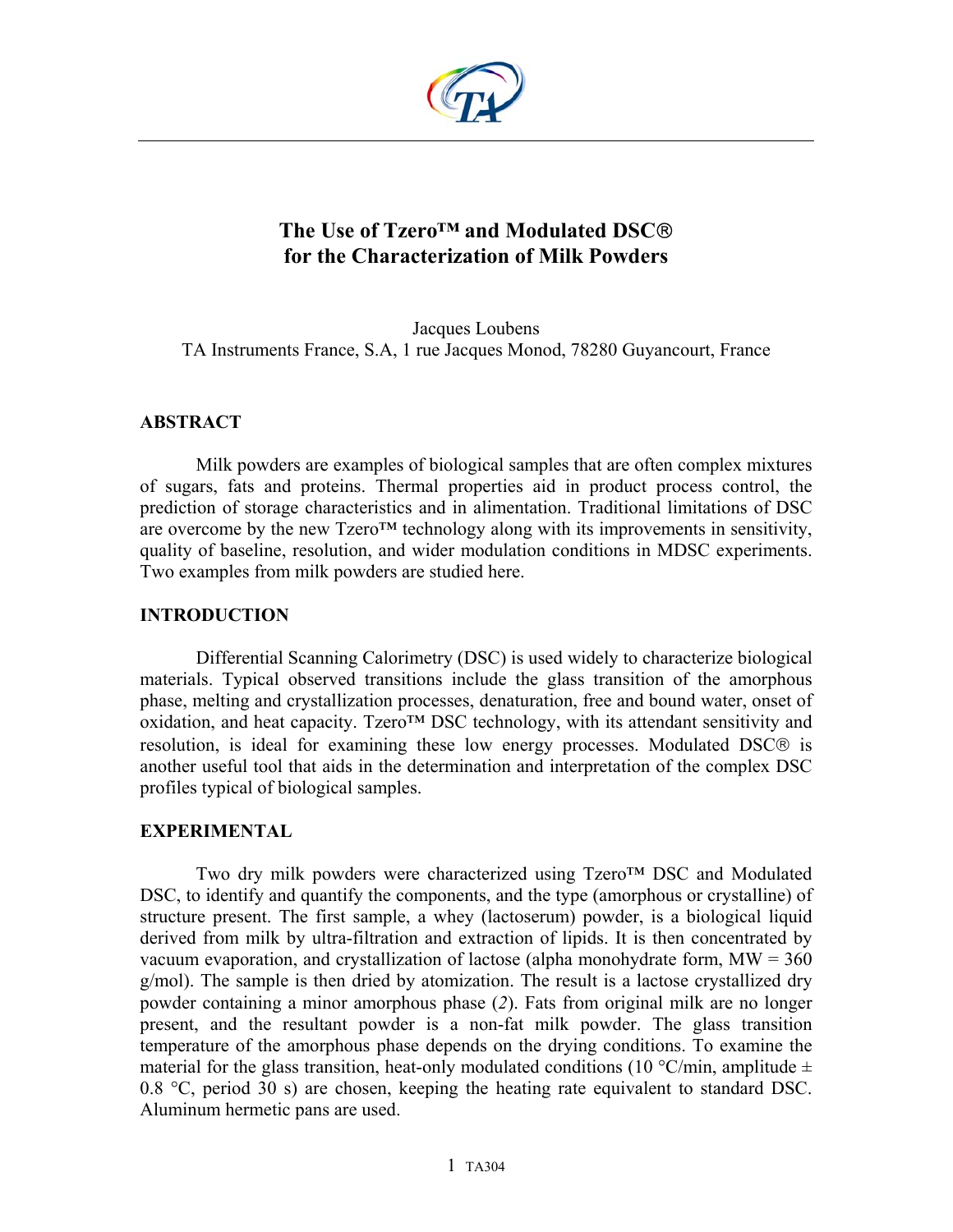

Figure 1 – Non-Fat Milk Powder

The second sample is a fat containing milk powder. The fabrication process is the same as that for the non-fat milk powder except that before drying, a determined quantity of fat (here coconut oil) is added. The major components of this powder are alpha lactose and lipids. Thermal characterization includes the determination of the glass transition of the amorphous phase of lactose, and the quantitation of the melting endotherm of the lipids. The sample is examined at 10 °C/min. The second sample is also run in Advanced Modulated DSC, at 10 °C/min, in heat-only conditions (amplitude  $\pm$  0.8 °C, period 30 s).

#### **RESULTS AND DISCUSSION**

Figure 1 shows the MDSC thermal curve for the non-fat milk powder. The upper curve represents the total heat flow, the middle curve the reversing heat flow and the lower curve, the nonreversing heat flow. The figure shows that the total heat flow curve is difficult to interpret because of the overlapping glass transition and enthalpic relaxation.

The measurement by Modulated DSC of the non-fat milk powder (first sample) separates the glass transition (resolved in the reversing heat flow) from the enthalpic relaxation (in the nonreversing heat flow). The use of high heating rate and short period produces several cycles in the glass transition, a necessary condition for deconvolution of MDSC signals. This set of conditions is only available with Advanced Tzero™ technology. The change in specific heat capacity (0.29 J  $g^{-1}$  °C<sup>-1</sup>) at the glass transition is directly measured upon first heating by Modulated DSC. The amount of amorphous phase may then be quantified, becoming a quick control quality check of the milk powder.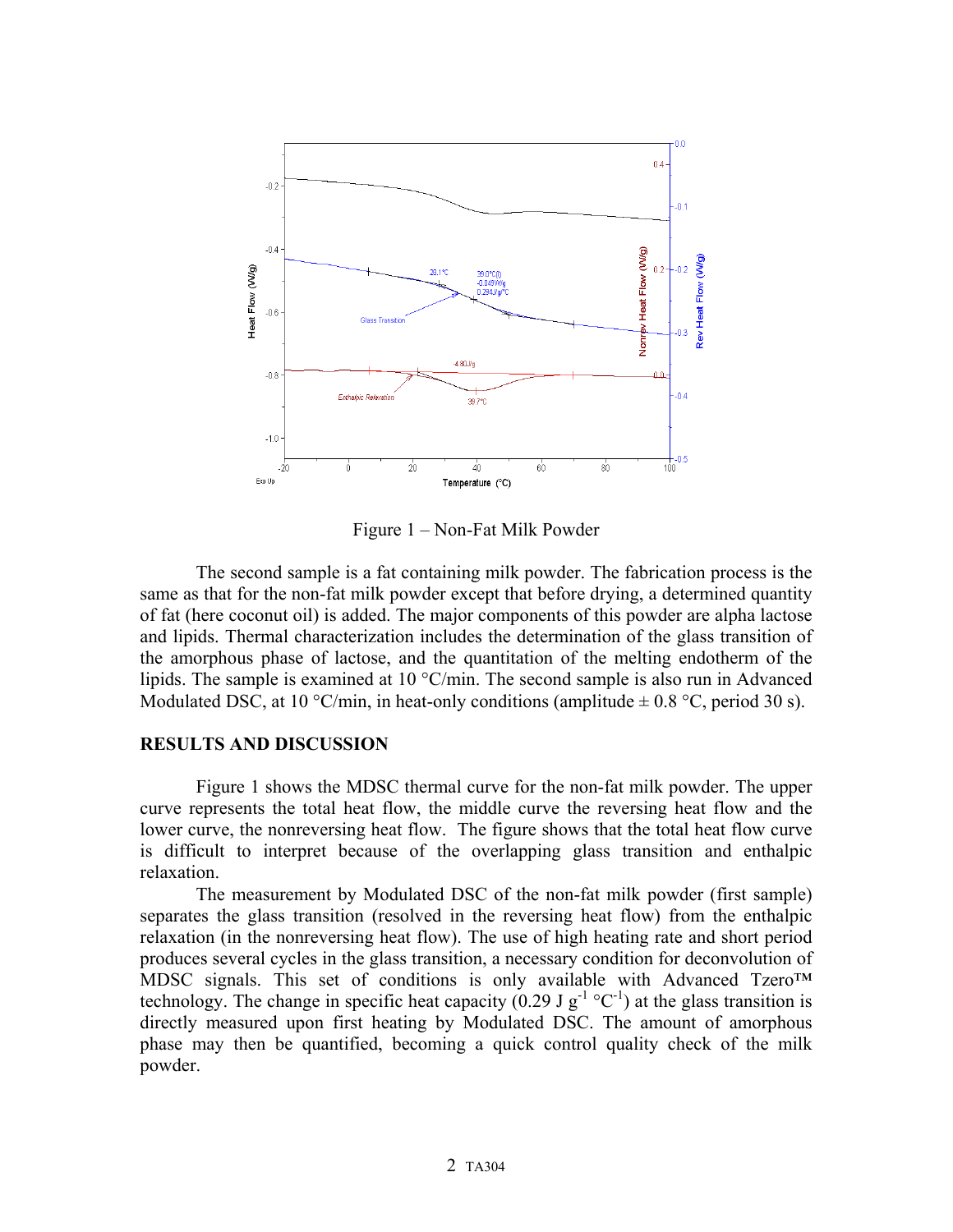The measurement by DSC of the fat containing milk powder (second sample) is shown in Figure 2. The figure shows only a two-step endotherm, which is the melt of the fats in the same temperature region. But the glass transition of the amorphous phase of lactose is hidden (figure 2). The fat level is quantified by integration of the melt endotherm from the DSC baseline (about 12.4 J  $g^{-1}$ ).



Figure 2 – Fat Containing Milk Powder

The measurement of the fat containing milk powder by modulated DSC gives a more complete understanding of the second sample, with the interpretation of reversing and nonreversing heat flows as shown in Figure 3. There is a clear separation of the glass transition of the amorphous phase of lactose (resolved in the reversing signal) from the melting of the fats (completely resolved in the nonreversing signal). The heat capacity change (0.17 J g<sup>-1</sup> °C<sup>-1</sup>) is then directly determined at first run, and also the correct quantification of the enthalpy of melting of fats in the nonreversing heat flow (10 J  $g^{-1}$ ).

## **CONCLUSION**

The glass transition of milk powders is used to quantify the lactose content even in the presence of overlapping melting of fat. These biological examples confirm the accuracy and usefulness of the Tzero™ DSC and Modulated Tzero™ DSC. Sensitivity, baseline quality, wide range of modulation conditions are determinant for accurate characterization of samples of biological materials.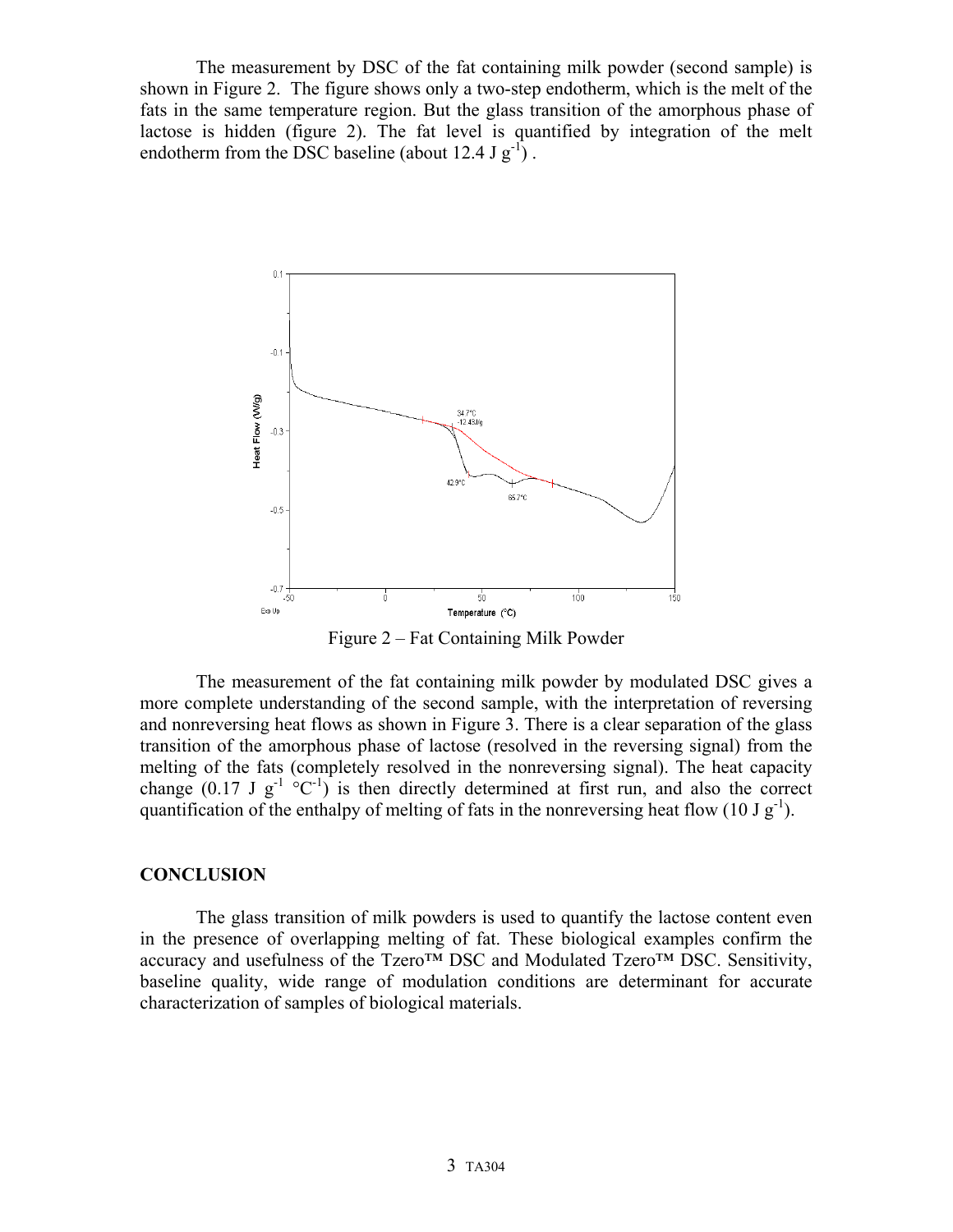

Figure 3 – MDSC of Fat Containing Milk Powder

## **REFERENCES**

- 1. R. Danley, T. Kelly, and J. Groh, "Improved DSC Performance Using Tzero Technology", *International Laboratory,* **2001,** XXVI (April), pp. 30-31.
- 2. P. Schuck, M. Piot, S. Méjean, J. Fauquant, G. Brulé and J.L. Maubois, "Dehydratation of Milks Enriched with Micellar Casein by Microfiltration-Comparison of the Obtained Powder Properties", *Lait*, **1994**, 74, pp. 47-63.

## **KEYWORDS**

differential scanning calorimetry, biologicals, foods, glass transition, modulated differential scanning calorimetry